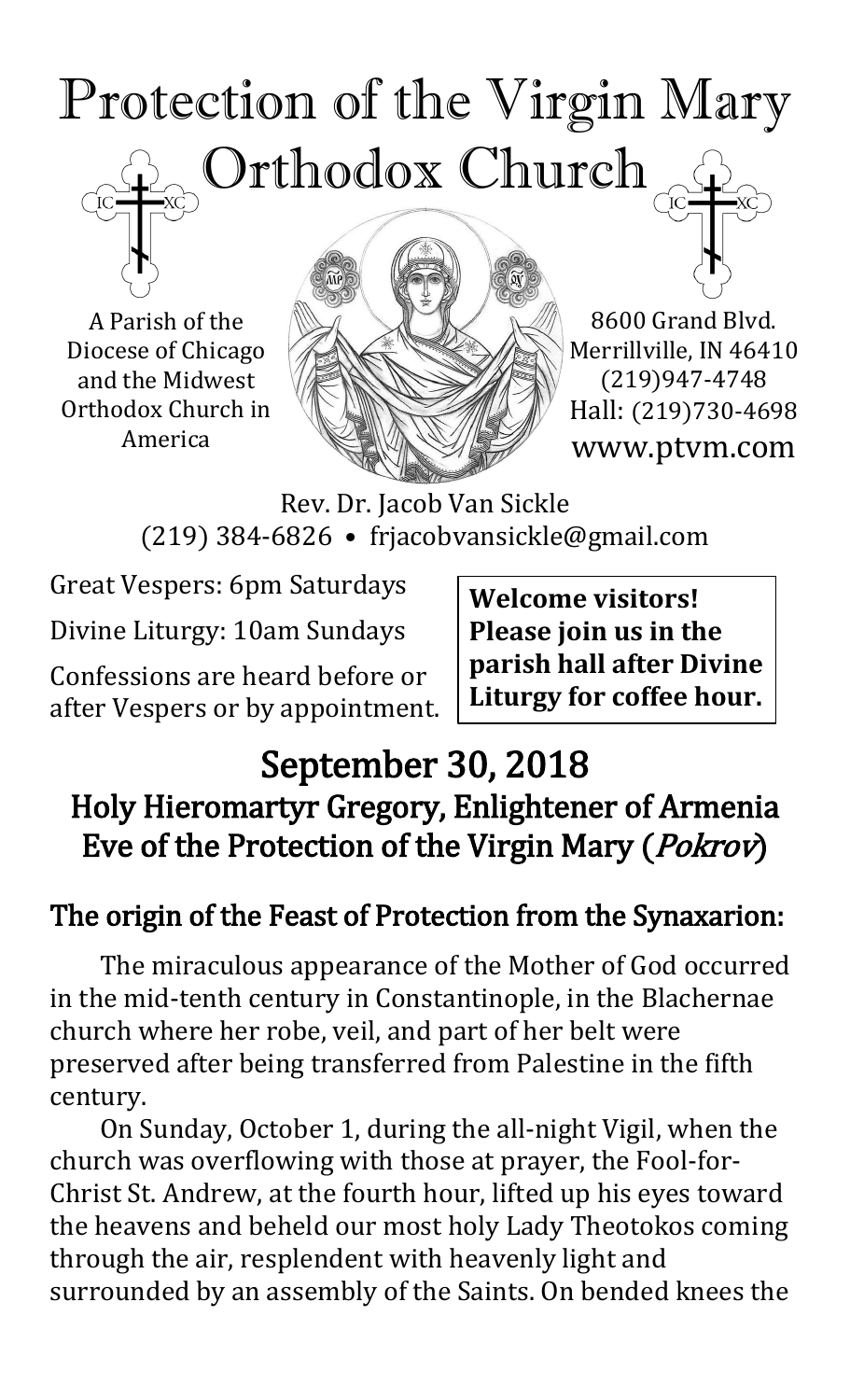most holy Virgin tearfully prayed for Christians for a long time. Then, coming near the bishop's throne, she continued her prayer.

After completing her prayer, she took her veil and spread it over the people praying in church, protecting them from enemies both visible and invisible. The most holy Lady Theotokos was resplendent with heavenly glory, and the protecting veil in her hands gleamed "more than the rays of the sun." St. Andrew gazed trembling at the miraculous vision, and he asked his disciple, the blessed Epiphanius standing beside him, "Do you see, brother, the Holy Theotokos, praying for all the world?" Epiphanius answered, "I do see, holy father, and I am in awe."

The ever-blessed Mother of God implored the Lord Jesus Christ to accept the prayers of all the people calling on His most holy Name, and to respond speedily to her intercession: "O Heavenly King, accept all those who pray to You and call on my name for help."

## HYMNS OF THE DAY

#### Tone 1 – Resurrectional Troparion

When the stone had been sealed by the Jews, while the soldiers were guarding Your most pure body, You rose on the third day, O Savior, granting life to the world.

The powers of heaven therefore cried to You, O Giver of Life: "Glory to Your Resurrection, O Christ!

Glory to Your Kingdom!//

Glory to Your dispensation, O You who <u>love</u> mankind!"

### Tone 4 – Patronal Troparion

Today the faithful celebrate the feast with joy, Illumined by your coming, O Mother of God. Beholding your pure image we fervently cry to you: Encompass us beneath the precious veil of your protection And deliver us from every form of evil. By entreating Christ, your Son and our God// That He may save our souls.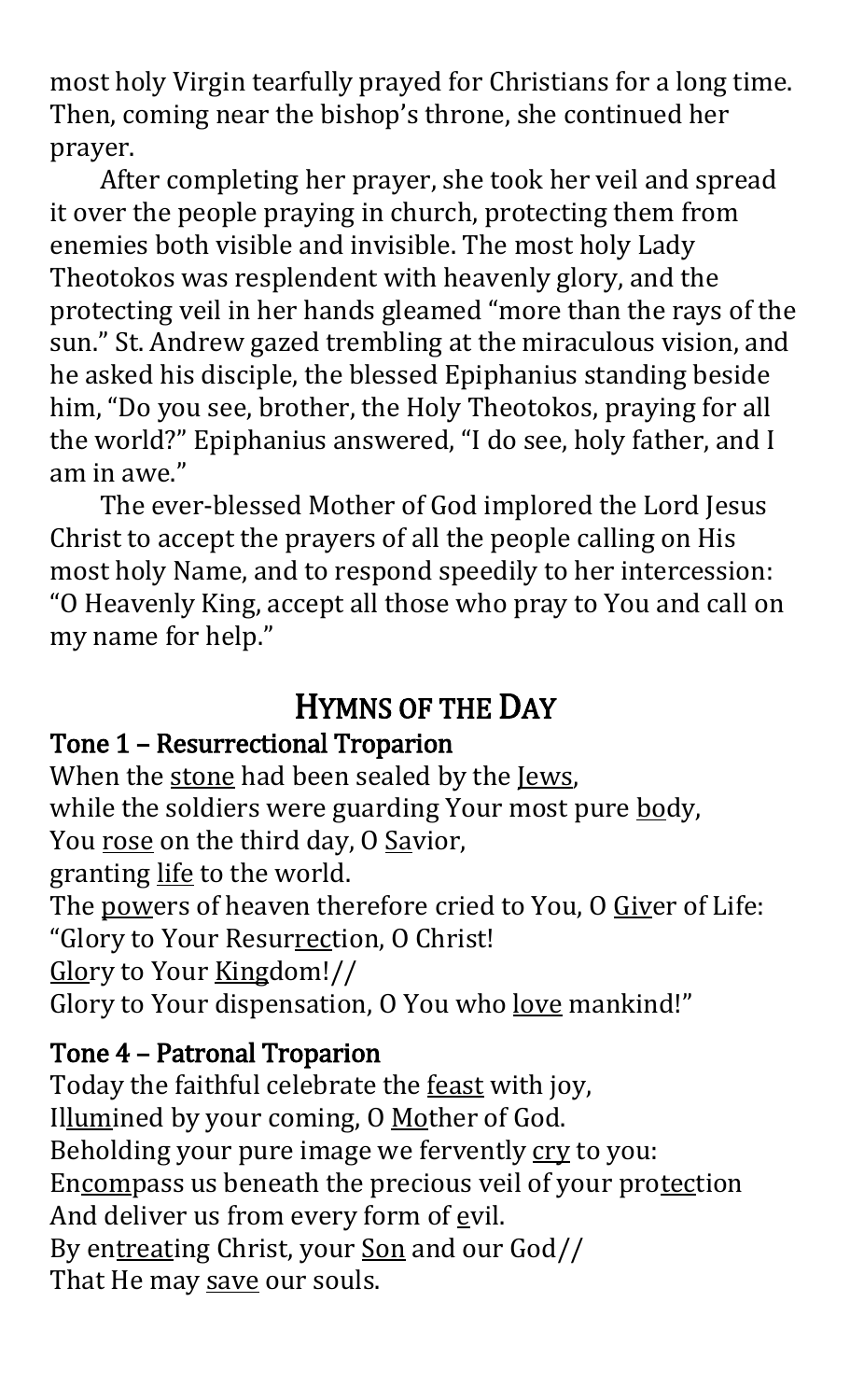## Tone 4 – Troparion for St. Gregory

By sharing in the ways of the Apostles, you became a successor to their throne.

Through the practice of virtue, you found the way to divine contemplation, O inspired one of God;

by teaching the word of truth without error, you defended the Faith, even to the shedding of your blood.//

Hieromartyr Gregory, entreat Christ God to save our souls.

### Tone 1 – Resurrectional Kontakion

As God, You rose from the tomb in glory,

raising the world with Yourself.

Human nature praises You as God, for death has vanished. Adam exults, O Master!

Eve rejoices, for she is freed from bondage and cries to You:// "You are the Giver of Resurrection to all, O Christ!"

## Tone 2 – Kontakion for St. Gregory

Today, let us, the faithful, praise with songs and hymns the admirable hierarch Gregory as an initiate in the sacred mysteries.

He was a contender for the truth, a vigilant pastor and teacher, a light for the whole world,//

interceding with Christ that our souls may be saved.

## Tone 3 – Patronal Kontakion

Today the Virgin stands in the midst of the Church, And with choirs of saints she invisibly prays to God for us. Angels and bishops worship.

Apostles and prophets rejoice together,//

Since for our sake she prays to the eternal God.

## SCRIPTURE READINGS

## Epistle: 2 Corinthians 9.6-11

Brethren: He who sows sparingly will also reap sparingly, and he who sows bountifully will also reap bountifully. So let each one give as he purposes in his heart, not grudgingly or of necessity; for God loves a cheerful giver. And God is able to make all grace abound toward you, that you, always having all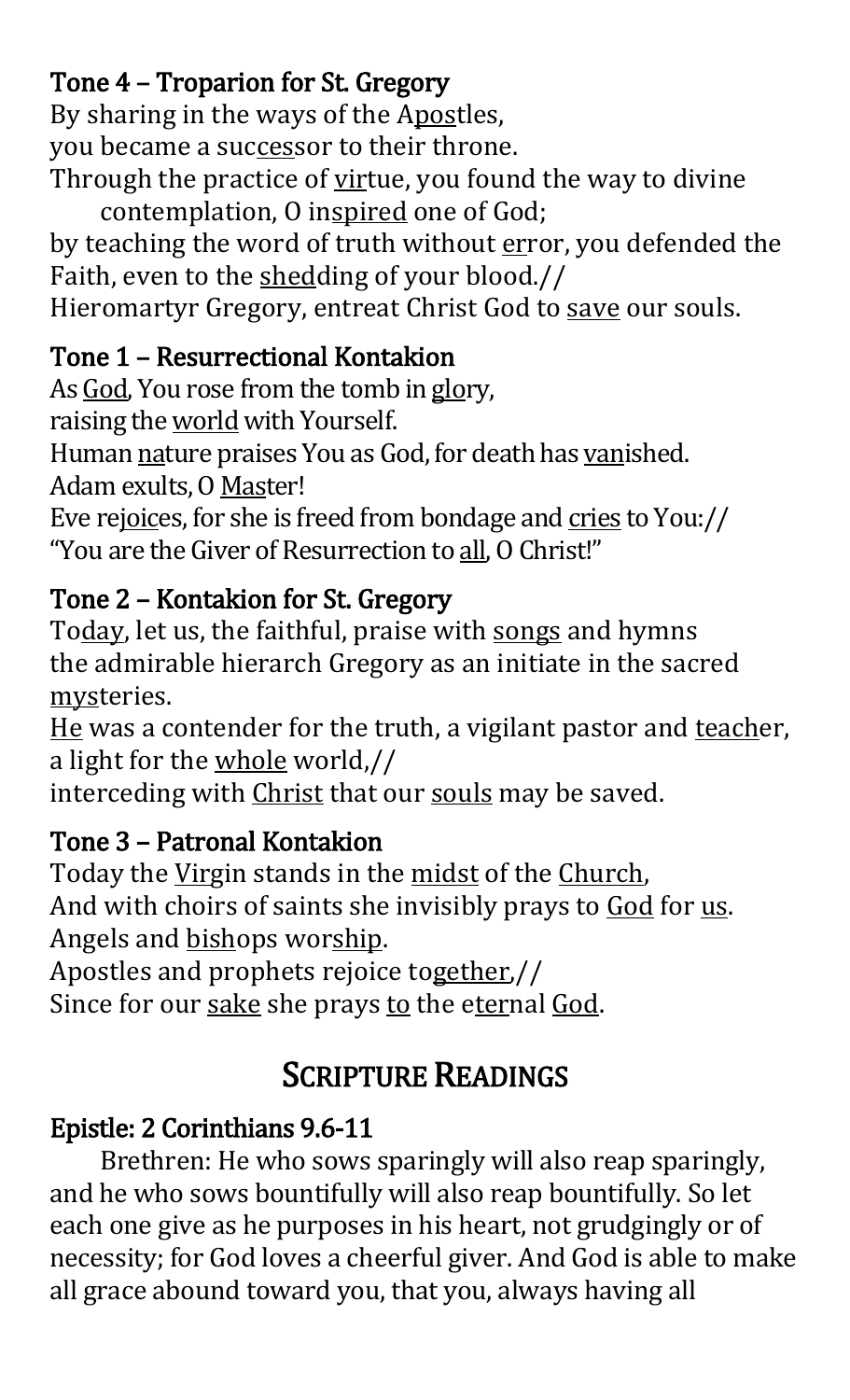sufficiency in all things, may have an abundance for every good work. As it is written: "He has dispersed abroad, He has given to the poor; His righteousness endures forever."

Now may He who supplies seed to the sower, and bread for food, supply and multiply the seed you have sown and increase the fruits of your righteousness, while you are enriched in everything for all liberality, which causes thanksgiving through us to God.

#### Gospel: Luke 6:31-36

Jesus said to His disciples: "Just as you want men to do to you, you also do to them likewise. But if you love those who love you, what credit is that to you? For even sinners love those who love them. And if you do good to those who do good to you, what credit is that to you? For even sinners do the same. And if you lend to those from whom you hope to receive back, what credit is that to you? For even sinners lend to sinners to receive as much back.

 But love your enemies, do good, and lend, hoping for nothing in return; and your reward will be great, and you will be sons of the Most High. For He is kind to the unthankful and the evil. Therefore, be merciful, just as your Father also is merciful.

The devil appeared to a monk disguised as an angel of light, and said to him, "I am the angel Gabriel, and I have been sent to you." But the monk said, "Are you sure you weren't sent to someone else? I am not worthy to have an angel sent to me.' At that the devil vanished. -From the Sayings of the Desert Fathers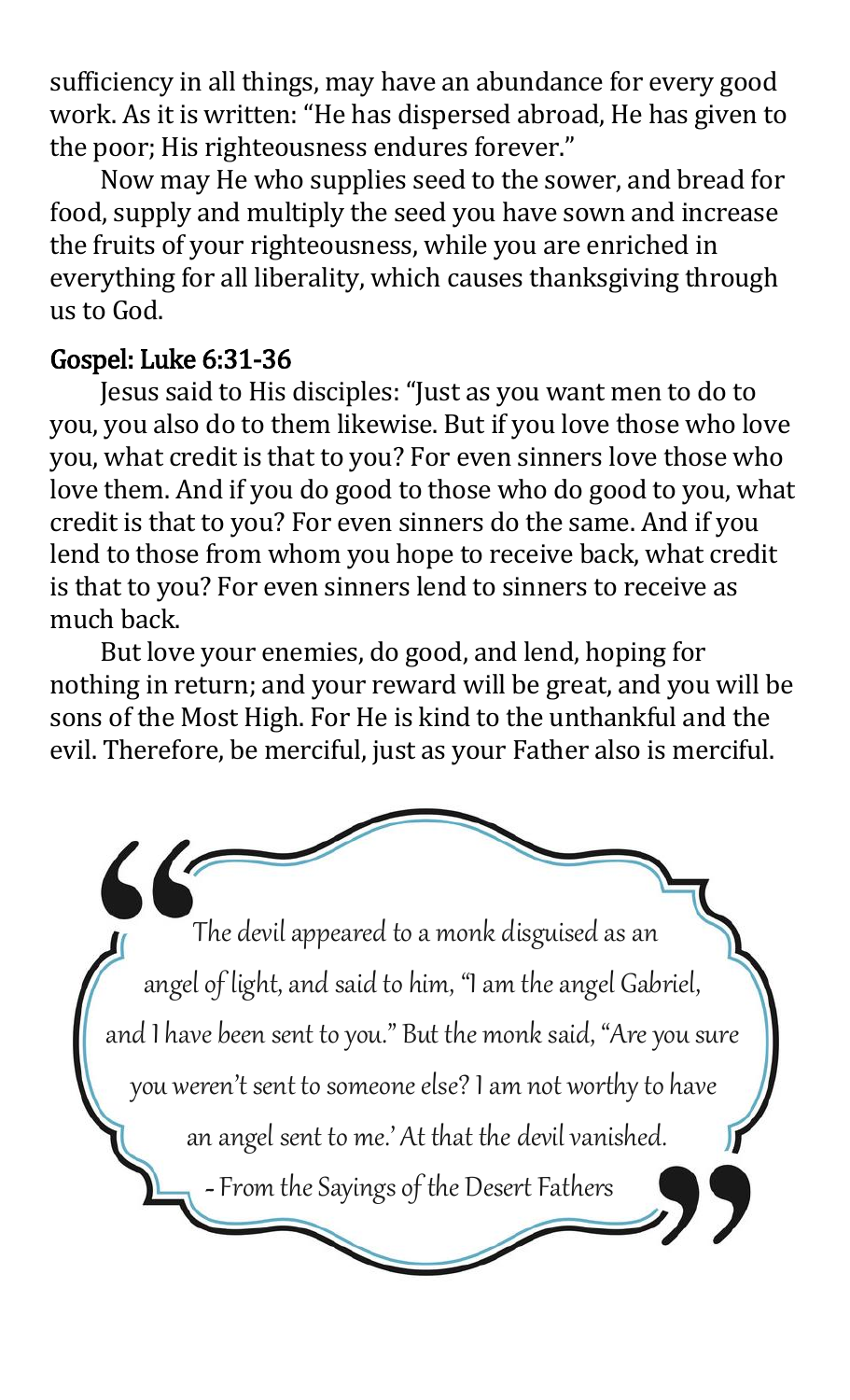## WE REMEMBER IN PRAYER

| Repose:                                                                                                                                                                                                                                                                                                                                   | Julia                                                                                                                                                                                                      |
|-------------------------------------------------------------------------------------------------------------------------------------------------------------------------------------------------------------------------------------------------------------------------------------------------------------------------------------------|------------------------------------------------------------------------------------------------------------------------------------------------------------------------------------------------------------|
| <b>N.Dep.</b> Edward Nachoff                                                                                                                                                                                                                                                                                                              | Warren                                                                                                                                                                                                     |
| Mary Ann Meyer                                                                                                                                                                                                                                                                                                                            | Mary                                                                                                                                                                                                       |
| Olive Leskow                                                                                                                                                                                                                                                                                                                              | Loretta                                                                                                                                                                                                    |
| Infant Isaac                                                                                                                                                                                                                                                                                                                              | Gilbert                                                                                                                                                                                                    |
| Geraldine                                                                                                                                                                                                                                                                                                                                 | Carol                                                                                                                                                                                                      |
| <b>Ev.Mem.</b> Peter Zhikich                                                                                                                                                                                                                                                                                                              | Peter                                                                                                                                                                                                      |
| Health & Salvation:<br>Protopresbyter George<br>Matushka Anna<br><b>Archpriest Frederick</b><br>Matushka Carol<br><b>Archpriest Peter</b><br><b>Archpriest William</b><br>Matushka Jean<br>Priest John<br><b>Priest Christopher</b><br>Mat. Jennifer<br>Andrew<br>Gideon<br>Kevin<br>Jon<br>Tanya<br>Kimberly<br>Gail<br>William<br>Jovan | Janie<br>Tom<br>Elizabeth<br>Adam<br>Shaun<br>Myah<br>Margaret<br>Diane<br>Madelin<br>Villian<br>Deborah<br>Jovan<br>Claudia<br>John<br>Joey<br>Carissa<br><b>Natalia</b><br>Elizabeth<br>Tom<br>Alexander |
| Charles                                                                                                                                                                                                                                                                                                                                   | Roger                                                                                                                                                                                                      |
| <b>Barbara</b>                                                                                                                                                                                                                                                                                                                            | Tina                                                                                                                                                                                                       |
| Theodore                                                                                                                                                                                                                                                                                                                                  | Infant Benjamin                                                                                                                                                                                            |
| Michael                                                                                                                                                                                                                                                                                                                                   | Infant Juliana                                                                                                                                                                                             |
|                                                                                                                                                                                                                                                                                                                                           | <b>Infant Lennox</b>                                                                                                                                                                                       |

\*If you know someone who needs prayer, please give their name to Fr Jacob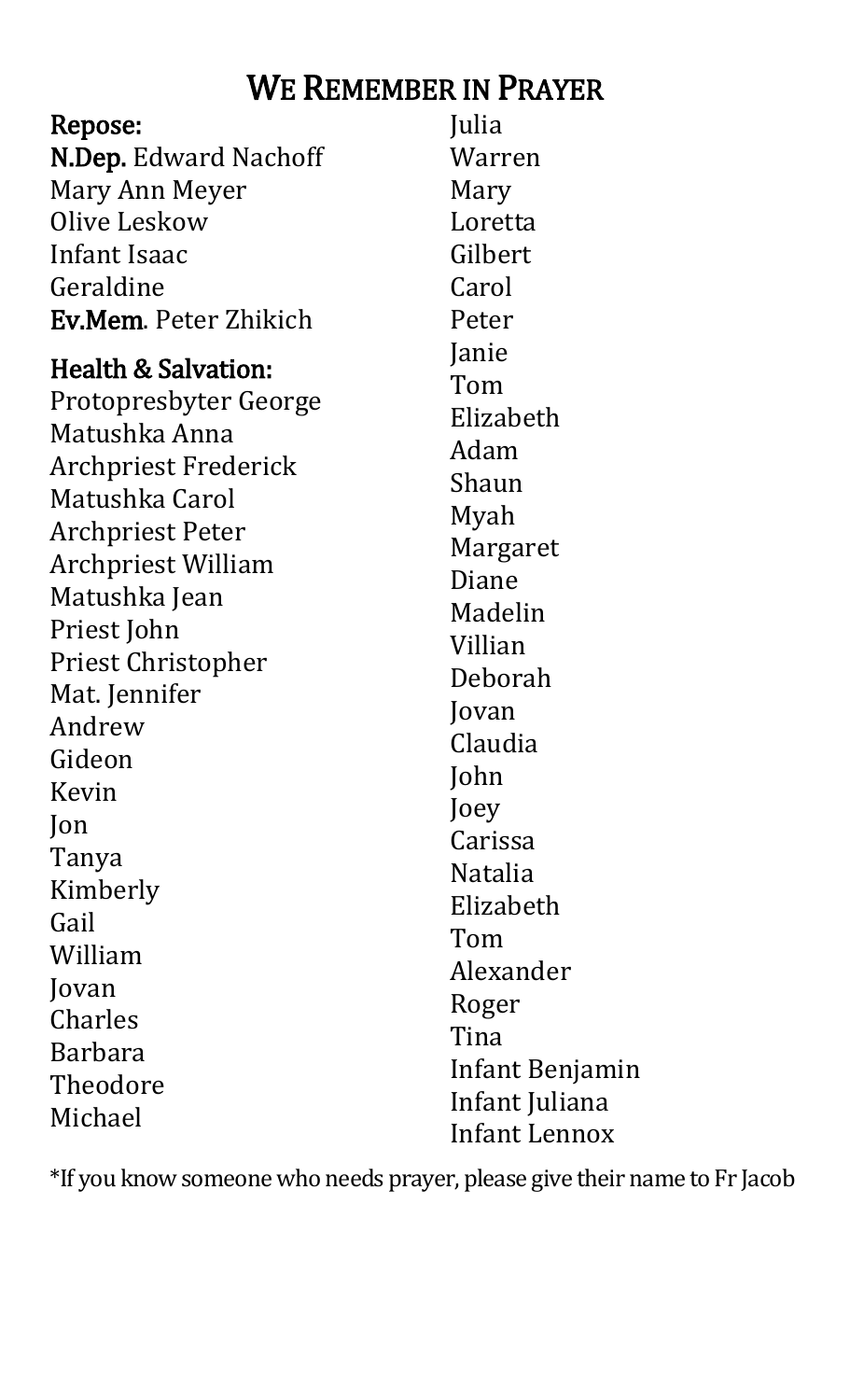## ANNOUNCEMENTS

Fellowship Night on the 2<sup>nd</sup> and 4<sup>th</sup> Wednesdays starts October 10th. After a potluck dinner, kids and adults will break out for separate instruction in the faith. We will finish with Small Compline, the Church's "bedtime prayer."

The Fall Fashion Show is coming up on October 14th! We will start Liturgy a few minutes early and there will be no Sunday School, to ensure plenty of time for everyone to worship before heading over to Avalon Manor.

After coffee hour on Sunday, October 28, the PTC is sponsoring a trip for our Sunday School kids to Harvest Tyme Pumpkin Patch in Lowell.

## Mark your calendars:

Oct 1: Divine Liturgy @ 10am for the Protection of the Virgin Mary

- Oct 10: Our first Fellowship Night Potluck @ 6pm followed by teaching and Small Compline @ 7:30pm
- Oct 14: Fall Fashion Show at Avalon Banquet Hall after Liturgy
- Oct 24: Fellowship Night Potluck @ 6pm followed by teaching and Small Compline @ 7:30pm
- Oct 28: Sunday School trip to the pumpkin patch.

### Last Week's Offerings to the Lord:

General Fund: \$1,732 Mortgage: \$983

Today's prosphora bread was offered by Sherry Mizimakoski.

## Words of Life & Living Bread

A reflection by his Beatitude, our Metropolitan Tikhon

The words of our Lord Jesus Christ are familiar to all Orthodox Christians who dwell within the bosom of the Church. And yet, our hearts often fail to grasp the deep meaning of these words and to recognize the transformative impact they could have in our life. We are bombarded daily with competing words, images, and ideologies which drown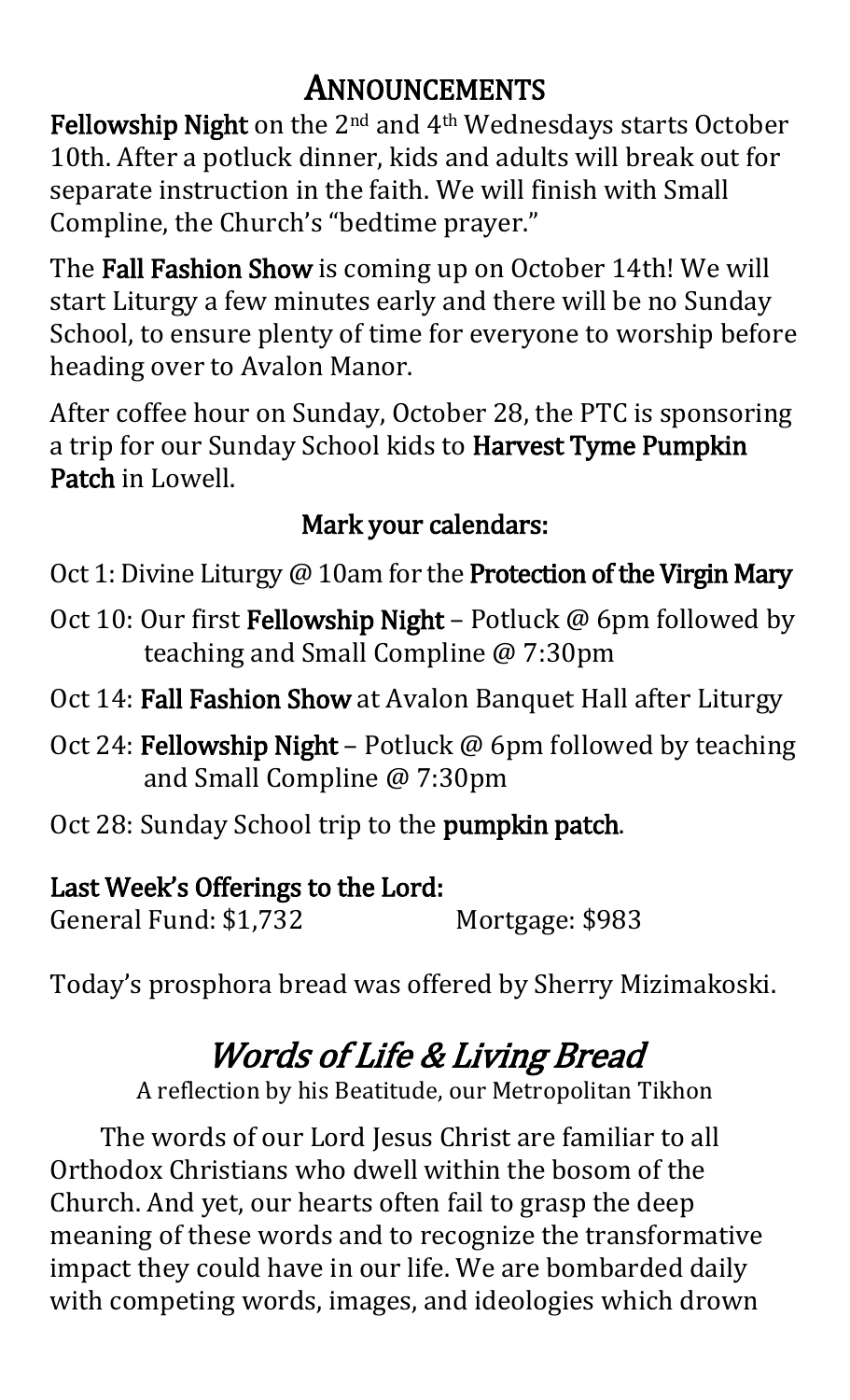out the simple, yet direct, message of the Holy Gospel and make it difficult to hear the Lord's words of life and make them the foundation of our existence. The Christian path requires an ascetical effort on our part. The tools of fasting, prayer, and the divine services help us to shield our minds from the noise of this worldly assault and acquire a genuine life of piety—an authentic Christ-like existence in the world.

The Lord called Himself "the bread of life" because His words are more than written letters on a page; they welcome us into an experience: "Truly, truly, unless you eat the flesh of the Son of Man and drink His blood, you have no life in you." It is through our participation in the Holy Eucharist, by literally having Christ within us, His blood coursing through our veins and His body sanctifying our bodies, that we enter this lifegiving experience. Our communion with Christ occurs not only at our partaking of the Holy Things but through all the mysteries by which we participate sacramentally in the life of the Holy Trinity. From the moment that the priest blesses the water of baptism, showing it to be "the water of sanctification" and "the fountain of life," to the final exclamation at the funeral service where Christ is proclaimed to be the "life and the resurrection" of the newly departed, a Christian is never denied access to the gift of life.

This sanctification moves beyond the individual person to affect the entire world. There is an unbroken movement of life from the Liturgy of Preparation when the priest cuts the holy bread cross-wise, saying: "Sacrificed is the Lamb of God, who takes away the sin of the world, for the life of the world and its salvation" to the paschal explosion when we "arise at the rising of the sun" and "behold Christ, the Sun of Righteousness, Who causes life to dawn for all." All of this, reflected in the fullness of our sacramental and liturgical life, is what it means to be a communicant in the Church. The final six of the words printed on the epigraph of this document, taken from the Gospel of Saint John the Theologian, serve as the title of the short, but influential, work of Protopresbyter Alexander Schmemann, For the Life of the World. In a few brief chapters, Father Alexander sets forth "the approach to the world, and to man's life in it,